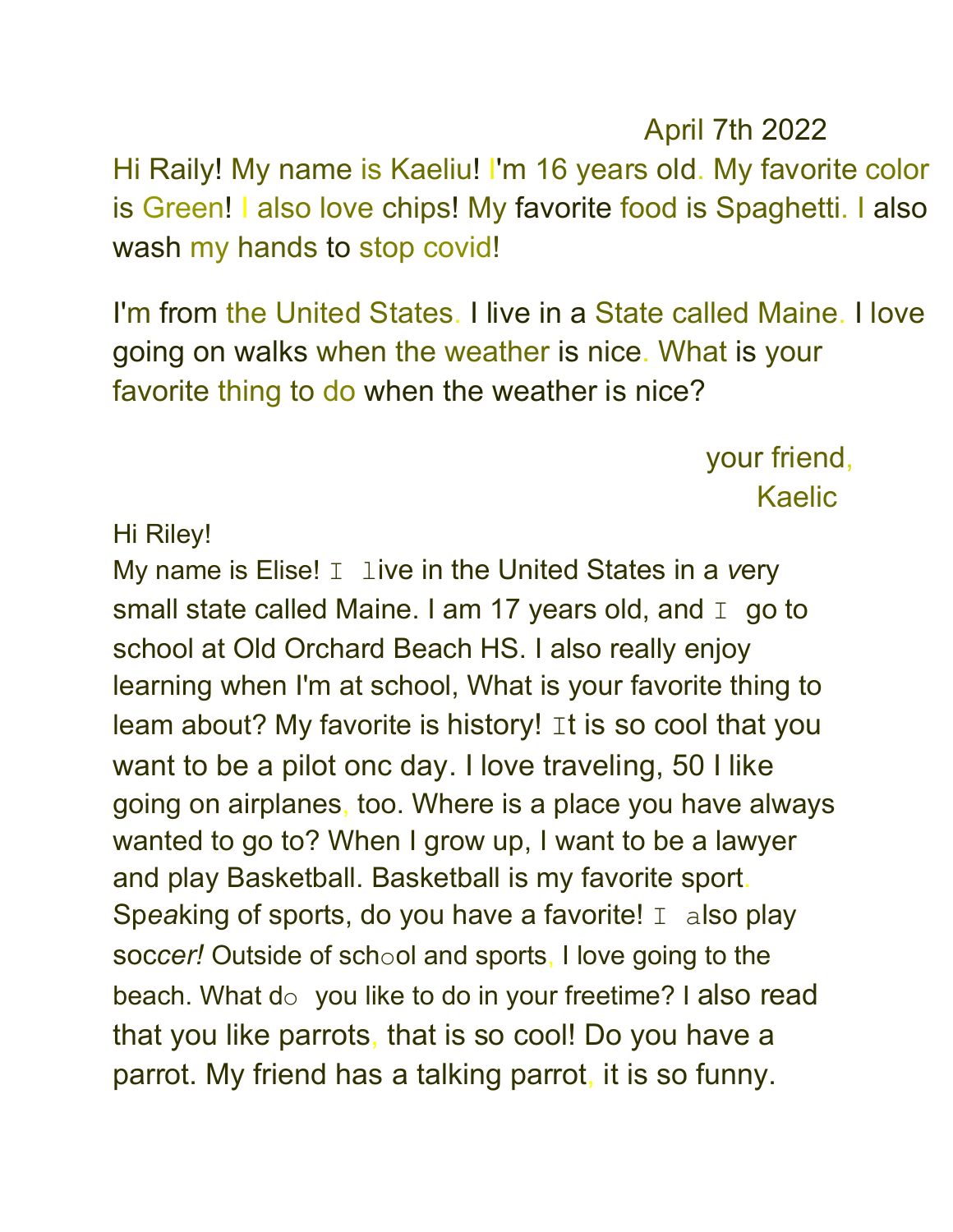Thank you so much for your letter! -Elise

April 7th, 2022

Hi Mariangela! My name is Lily! I am 15 years old. My favorite color is pink as well. II love playing Sports, such as softball, soccer, and basketball. Do you like any sports? When I'm not playing Sports, I love hanging out with my friends. Ham and cheese Sandwiches are one of my favorite foods, I also love Mac & Cheese. I love using my phone as well, although it's good to focus on the world around you! When I'm older I want to be a doctor! what do you want to be? HY

Your friend ,Lily

I

Hi Moises, I am Charlotte! I amI15 and I live in the United States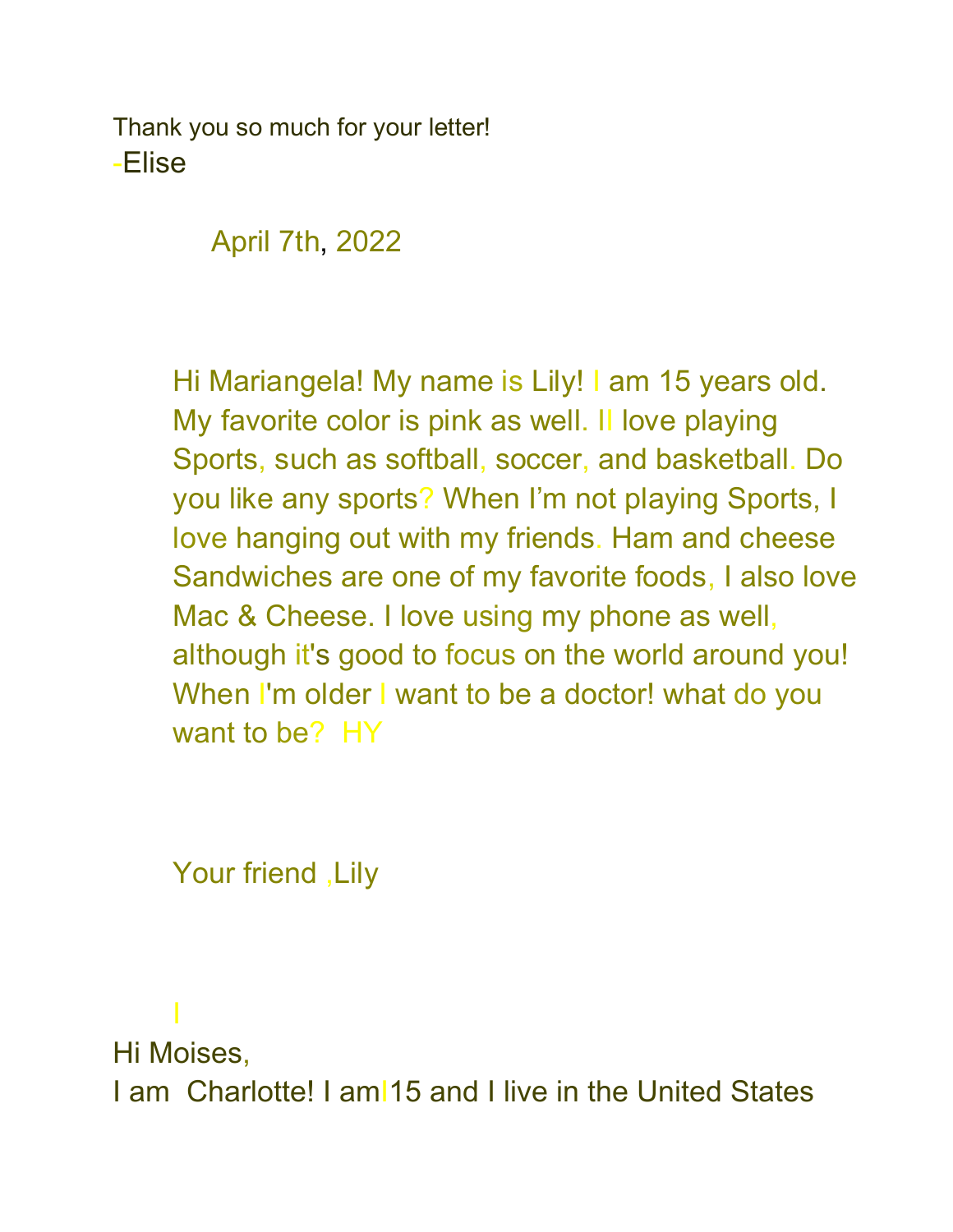in a very small town in Maine. I don't play sports but I love to play music. What kind of music do you like? I also love cake and all sorts of sweet treats. My favorite flavor of cake is chocolate. What's your favorite cake flavor? I love my friends as well, my best friends names are Chloe and Molly. What are best friends names? What are they like? Tell me about them too! **mwe Se***e* 

I'm going on vacation to an island in Canada this summer. Are you going anywhere this summer? In Canada we see lots of foxes, they are my favorite animal. What's your favorite animal? What's your favorite color? Mine's purple! The town I live in is right by the beach and I love ges in the summer. Do you like going to the beach? What else do you like to do in free time? I love drawing and writing stories.

Thank you so much for writing! It was great to learn about you, please writer again and tell me more!

**Charlotte** 

April 7th, 2022

Hello Edwin

,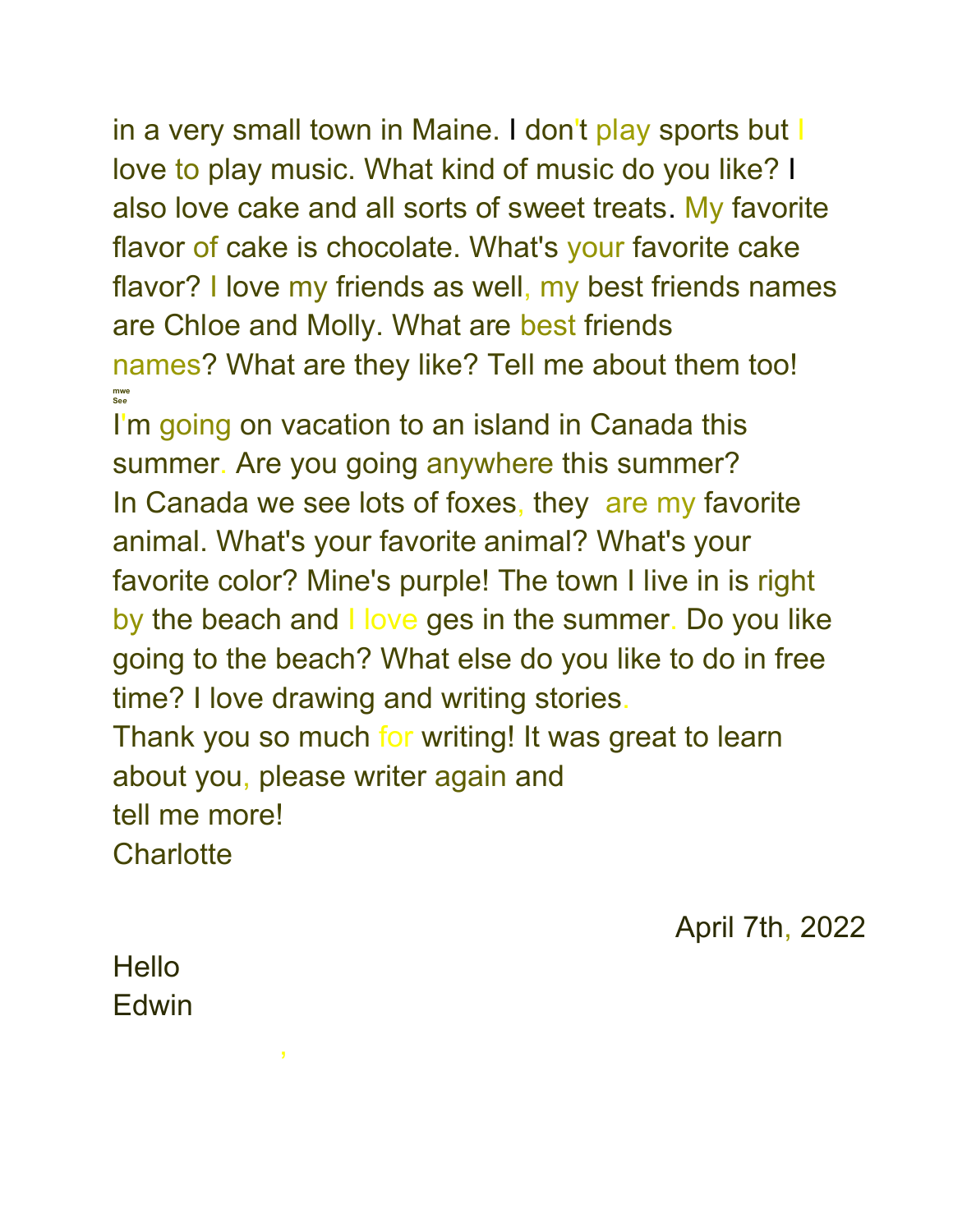My name is Maddy! I am 15 years old. It is so cool that your club helps feed those in need! That is so kind of you. What other things do you like to do? I like to draw and I do Cheerleading. My favorite color is pink. What is your favorite color? What do you want to be when you grow up? I would like to be a mycologist, some one who studies mushrooms.

Your friend,

**Maddy** 

April 7, 2022 Hi Roger!

My name is Emily! I am 17 years old and of senior at Old Orchard Beach High School in Maine. It is so cool that you are the president of your club and are helping those in need! I am a member of our Interact club and I also volunteer to help others.